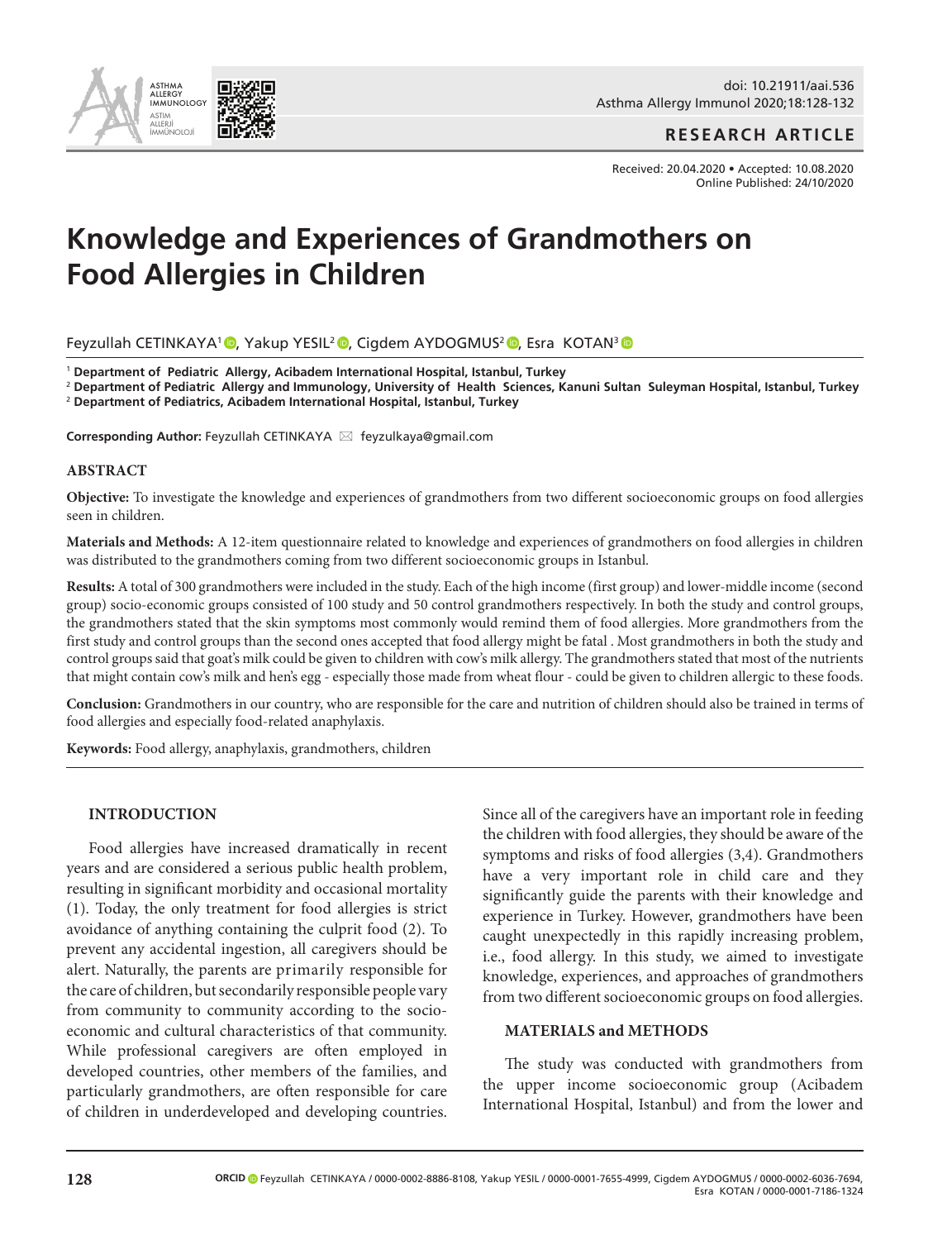middle income groups (Kanuni Sultan Suleyman Teaching and Research Hospital, Istanbul), whose grandchildren had already been followed in outpatient departments of childhood allergy and immunology. The diagnoses of food allergies were based on the current established methods (5,6) and the children were followed regularly. The aim of the study was explained to grandmothers and verbal informed consent was obtained. Then a 12-item questionnaire (Table I, II) was distributed to the subjects. The questions were asked at the scene and the answers were recorded by a physician or a nurse. The questions and the choices of answers were read slowly and repeatedly by the researchers for the grandmothers who were illiterate. Grandmothers of children in the same hospitals who were admitted to the pediatric outpatient clinics for other reasons (such as respiratory tract infection or healthy child control), but without any food allergies, constituted the control groups. The study protocol was approved by the ethics committee of the Sultan Suleyman Teaching and Research Hospital in Istanbul.

Statistical analysis was performed using MATLAB (version R2017a). The Mann-Whitney U test was used to compare the groups. A p value <0.05 was considered to be statistically significant.

## **RESULTS**

A total of 300 grandmothers comprised the four groups. Each of the high- income (group 1) and lowermiddle income socio-economic (group 2) groups consisted of 100 study and 50 control grandmothers, respectively (Table I). The mean age was 60.3 years in group 1 and 57.5 years in group 2 ( $p > 0.05$ ). Both the numbers of offsprings and grandchildren were higher in group 2 (3.91 vs 2.21 and 3.94 vs 3.12, respectively, p<0.05 for each). While grandmothers in the first group recalled food allergies in 34% of their own children, this rate was 69% in the second group. In both groups, the most commonly responsible foods were cow's milk, hen's egg and nuts, respectively. The same foods were the culprit in the patients similarly (Table II). Grandmothers in both the study and the control groups stated that the most common symptoms that would remind them of food allergies were related to the skin. More grandmothers from the first study and control groups than the second ones accepted that food allergy might be fatal ( $p$ <0.05). Most of the grandmothers in all four groups stated that goat's milk could be given to children with cow's milk allergy (p>0.05). The grandmothers stated that most of the nutrients that might contain cow's milk and hen's egg - especially those made from wheat flour - could be given to children allergic to these foods (Table II).

#### **Table I. Demographic and other characteristics of grandparents.**

|                           | Group $1(n=100)$ | Controls $1(n=50)$ | Group $2(n=100)$ | Controls $2(n=50)$ |
|---------------------------|------------------|--------------------|------------------|--------------------|
| Age (years)               |                  |                    |                  |                    |
| $40 - 50$                 | $\mathbf{0}$     | $\mathbf{1}$       | 14               | 9                  |
| $51 - 60$                 | 47               | 31                 | 47               | 21                 |
| 61>                       | 53               | 18                 | 39               | 20                 |
| <b>Educational</b> status |                  |                    |                  |                    |
| Primary school or less    | 62               | 15                 | 90               | 44                 |
| Middle school/high school | 32               | 23                 | 10               | 5                  |
| University                | 6                | 12                 | $\boldsymbol{0}$ | $\mathbf 1$        |
| Number of offspring       |                  |                    |                  |                    |
| $<$ 2                     | 65               | 32                 | 26               | 14                 |
| $3 - 4$                   | 23               | 17                 | 44               | 28                 |
| ${\geq}5$                 | 12               | $\mathbf{1}$       | 30               | 8                  |
| Number of grandchildren   |                  |                    |                  |                    |
| $<$ 2                     | 29               | 29                 | 41               | 21                 |
| $3 - 4$                   | 59               | 19                 | 21               | 16                 |
| $\geq 5$                  | 12               | 2                  | 38               | 13                 |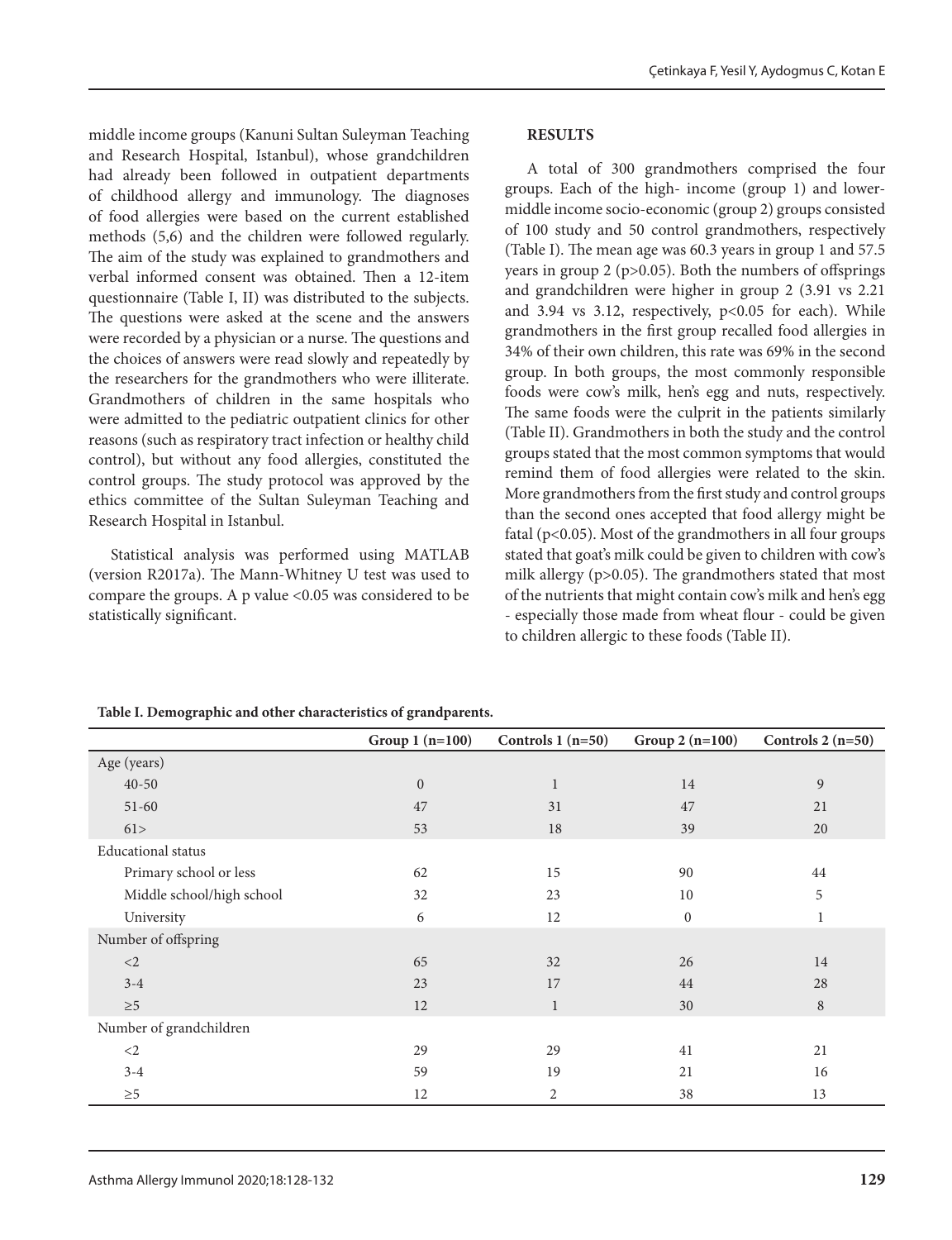|                                                                                                     | Group 1             | Controls 1        | Group 2             | Controls 2                           |  |  |
|-----------------------------------------------------------------------------------------------------|---------------------|-------------------|---------------------|--------------------------------------|--|--|
| 1. Have any of your children had one or more of the following diagnoses when they were younger? (n) |                     |                   |                     |                                      |  |  |
| Asthma                                                                                              | 5                   | 5                 | 10                  | $\overline{2}$                       |  |  |
| Hay fever (allergic rhinitis)                                                                       | 10                  | $\overline{4}$    | 8                   | $\mathbf{0}$                         |  |  |
| Eczema (atopic dermatitis)                                                                          | 8                   | $\mathbf{1}$      | 20                  | $\mathbf{1}$                         |  |  |
| Food allergy                                                                                        | 34                  | $\overline{0}$    | 69                  | $\mathbf{0}$                         |  |  |
| 2. Which one or more of the following was the culprit food in your children in their childhood?     |                     |                   |                     |                                      |  |  |
| Cow's milk                                                                                          | 22                  | $\mathbf{1}$      | 46                  | 1                                    |  |  |
| Hen's egg                                                                                           | 14                  | 2                 | 27                  | $\boldsymbol{0}$                     |  |  |
| <b>Nuts</b>                                                                                         | 7                   | $\mathbf{0}$      | 11                  | 1                                    |  |  |
| Fish                                                                                                | $\mathbf{1}$        | $\Omega$          | 2                   | $\mathbf{0}$                         |  |  |
| Wheat<br>Other                                                                                      | 1<br>$\overline{4}$ | $\mathbf{0}$<br>1 | $\overline{2}$<br>8 | $\boldsymbol{0}$<br>$\boldsymbol{0}$ |  |  |
|                                                                                                     |                     |                   |                     |                                      |  |  |
| 3. Which one(s) of the following is the culprit food in your grandchildren now?                     |                     |                   |                     |                                      |  |  |
| Cow's milk                                                                                          | 48                  |                   | 50                  |                                      |  |  |
| Hen's egg                                                                                           | 32                  |                   | 37                  |                                      |  |  |
| <b>Nuts</b><br>Fish                                                                                 | 8                   |                   | 12                  |                                      |  |  |
| Wheat                                                                                               | 4<br>$\mathbf{1}$   |                   | $\overline{2}$<br>3 |                                      |  |  |
| Other                                                                                               | $\overline{2}$      |                   | 7                   | $\overline{a}$                       |  |  |
| 4. Which one(s) of the following symptoms in a child remind you of food allergies?                  |                     |                   |                     |                                      |  |  |
| Itching in the skin                                                                                 | 18                  | 29                | 44                  |                                      |  |  |
| Generalized hives                                                                                   | 58                  | 33                | 47                  | 13<br>18                             |  |  |
| Swollen lips-tongue                                                                                 | 15                  | 27                | 26                  | 6                                    |  |  |
| Nausea, vomiting                                                                                    | 4                   | 2                 | 23                  | 3                                    |  |  |
| Blood in the feces                                                                                  | 4                   | 2                 | 8                   | 5                                    |  |  |
| Wheezing, coughing                                                                                  | $\mathbf{1}$        | 4                 | 16                  | 2                                    |  |  |
| 5. Can a child die due to food allergy?                                                             |                     |                   |                     |                                      |  |  |
| Yes                                                                                                 | 48                  | 32                | 32                  | 16                                   |  |  |
| No                                                                                                  | 42                  | 14                | 41                  | 28                                   |  |  |
| I have no idea                                                                                      | 10                  | $\overline{4}$    | 17                  | 6                                    |  |  |
| 6. Which one(s) of the milks below can be given to a child allergic to cow's milk?                  |                     |                   |                     |                                      |  |  |
| Sheep's milk                                                                                        | 8                   | $\mathbf{1}$      | 4                   | 7                                    |  |  |
| Goat's milk                                                                                         | 75                  | 42                | 85                  | 29                                   |  |  |
| Water buffalo's milk                                                                                | $\mathbf{1}$        | 1                 | $\mathbf{1}$        | 11                                   |  |  |
| None                                                                                                | 16                  | 6                 | 10                  | 3                                    |  |  |
| 7. Which one(s) of the following foods can be given to a child allergic to cow's milk?              |                     |                   |                     |                                      |  |  |
| Yoghurt                                                                                             | 10                  | $\overline{2}$    | 7                   | 10                                   |  |  |
| Cheese                                                                                              | $\boldsymbol{0}$    | $\overline{2}$    | $\mathbf{1}$        | $\overline{2}$                       |  |  |
| <b>Butter</b>                                                                                       | 7                   | $\mathbf{0}$      | $\overline{2}$      | $\overline{2}$                       |  |  |
| Cake and biscuits                                                                                   | 14                  | 9                 | 17                  | 10                                   |  |  |
| Usual bread                                                                                         | 67                  | 11                | 44                  | 15                                   |  |  |
| None                                                                                                | 12                  | 24                | 35                  | $22\,$                               |  |  |
| 8. Which one(s) of the following foods can be given to a child allergic to hen's egg?               |                     |                   |                     |                                      |  |  |
| Mayonnaise                                                                                          | 0                   | $\bf{0}$          | 4                   | 3                                    |  |  |
| Usual bread                                                                                         | 65                  | 30                | 44                  | 17                                   |  |  |
| Egg-containing soup                                                                                 | $\overline{0}$      | $\mathbf{0}$      | $\overline{4}$      | 3                                    |  |  |
| None                                                                                                | 20                  | 19                | 46                  | 28                                   |  |  |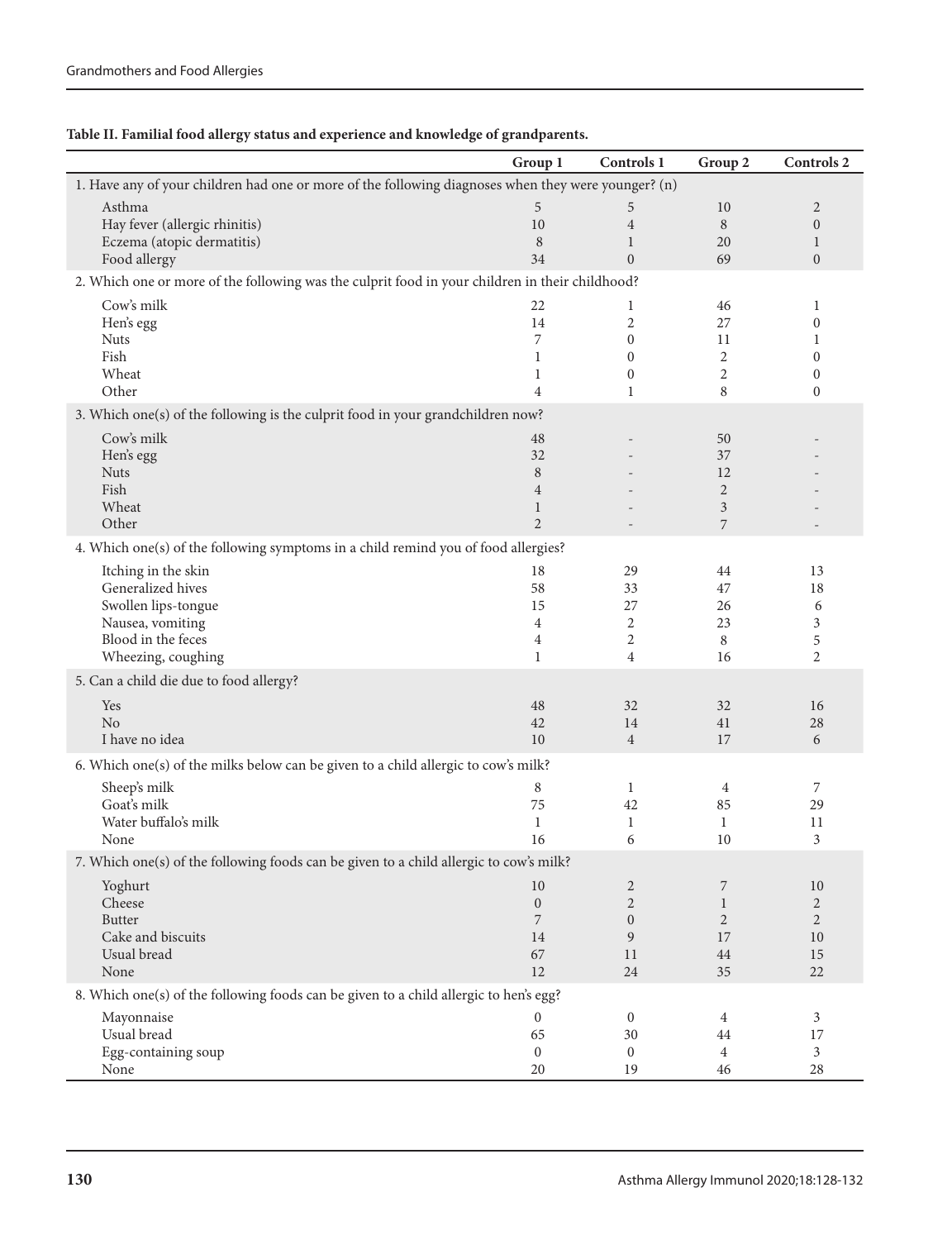### **DISCUSSION**

Food allergies in children is a rapidly growing health problem worldwide (2). Unfortunately, there are no curative methods for the management of food allergy and the only effective management is avoiding exposure to the culprit foods and the treatment of symptoms (6,7). However, management of food allergies, and especially allergen avoidance, places an emotional burden on parents and other caregivers and is associated with decreased quality of life of these subjects (8-11). In addition, some parents change their lifestyle in order to keep their allergic child safe. They also do not want to eat at restaurants and they decrease their travelling and other social activities with their child (9-12).

Although any food can cause allergic reactions, eight foods (cow's milk, hen's egg, peanuts, tree nuts, fish, shellfish, wheat, and soy) are responsible for about 90% of all food allergies (13). When we look at the offending foods, the grandmothers in both socio-economic groups reported that the most commonly responsible foods in their own children were cow's milk, hen's egg, and nuts. However, we do not know the reliability of this information because it is based on recall. The same foods are also responsible in our patients but the diagnoses of the grandchildren were established by more reliable methods (i.e. spIgE and skin prick tests). The rapid and dramatic increase in the prevalence of allergic diseases in recent years has led to very serious differences in knowledge about food allergies among individuals caring for children (14).

The basic thing expected from all caregivers in the management of food allergy is that they should vigilantly monitor the food intake of their allergic children by reading all product labels, understanding cross-contamination issues, and warning the people who may feed the allergic children. The parents in the upper-middle income groups in our country give their children to daycare centers after 3 years of age. Generally grandmothers, and rarely nannies, help the mothers in childcare in the first three years at home. When the mothers work, the grandmothers are mainly responsible for the childcare and feeding. However, it is not known if grandmothers are aware of food allergies. Food allergy knowledge -i.e., accurate information pertinent to diet management, symptoms and treatment, and disease processes—is necessary for the appropriate management of this long-lasting disease(15). Parents and other caregivers cannot be expected to adhere to health management

recommendations they do not know of or understand (15,16). The knowledge and experience of grandmothers in childcare generally depend on the information they have acquired while they were raising their own children. Due to the rapid increase in the prevalence of food allergy in recent years, many grandmothers suddenly faced this problem without having enough information. In this study, nearly half of 200 (51.5%) grandmothers whose grandchildren have food allergies reported that they had seen such a problem in their own children before. Many studies have proven the presence of a very poor correlation between self-reported and challenge-confirmed food allergies (17). Therefore, we do not know how accurate this information is and it is impossible for us to compare the prevalences of food allergy between our study groups and their parents.

Food allergy may present with a variety of symptoms on the skin (e.g. urticaria and angioedema), and in other systems such as the respiratory and gastrointestinal tracts. Among these, food-induced anaphylaxis is the most frightening clinical picture and may lead to death if prompt treatment is not administered (18). Because of this, caregivers responsible for the children with food allergies should be aware of the fact that food allergies may be fatal. Since most of the recent grandmothers have never seen any child severely allergic to any food, they are not well at recognizing the most common symptoms of food allergies. Most of the grandmothers in our study knew skin and mucosa signs as the features of food allergies. Another finding in our study is that more than half of the grandmothers (51.6%) did not know that food allergies may lead to death (Table II). The children under the nursing of grandmothers may experience any allergic reaction, including anaphylaxis. Therefore, grandmothers should be familiar with the signs and symptoms of food allergies. A meta-analysis on the prevalence of food allergy estimated that egg and cow's milk allergies affect 0.5-2.5 % and 0-3 % of young children, respectively, in the western world (19).

Cow's milk and egg allergies are the leading causes of food allergies and the grandmothers reported that their children also had similar allergies in our study. In spite of some small differences between the two groups in terms of other foods, the grandmothers reported similar food allergies in their children.

## **CONCLUSION**

It is necessary to educate the grandmothers who are